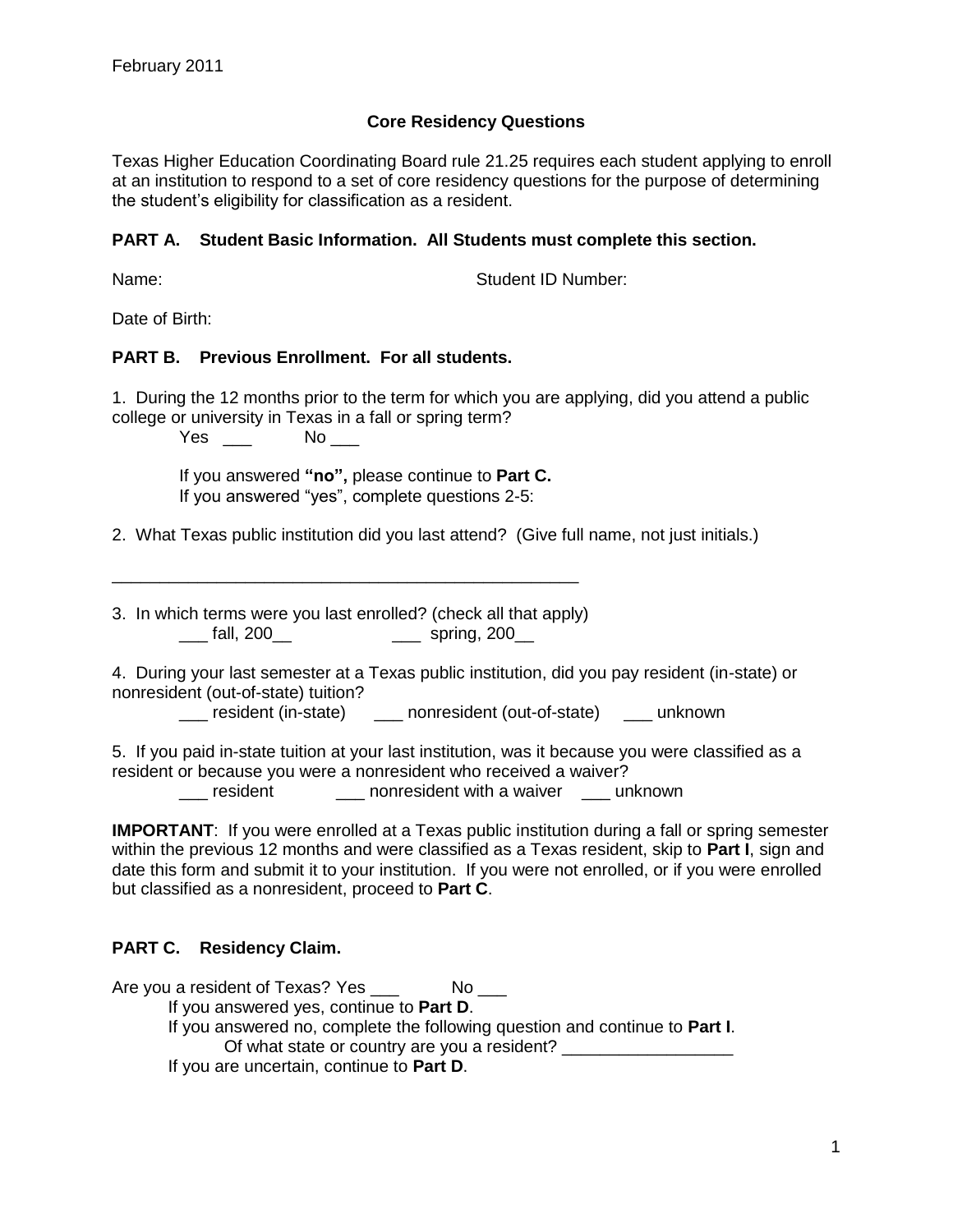# **PART D. Acquisition of High School Diploma or GED.**

|                                                                               | Yes | No |
|-------------------------------------------------------------------------------|-----|----|
| 1. a. Did you graduate or will you graduate from high school or complete a    |     |    |
| GED in TX prior to the term for which you are applying?                       |     |    |
| 1. b. If you graduated or will graduate from high school, what was the name   |     |    |
| and city of the school?                                                       |     |    |
| 2. Did you live or will you have lived in TX the 36 months leading up to high |     |    |
| school graduation or completion of the GED?                                   |     |    |
| 3. When you begin the semester for which you are applying, will you have      |     |    |
| lived in TX for the previous 12 months?                                       |     |    |
| 4. Are you a U.S. Citizen or Permanent Resident?                              |     |    |

#### *Instructions to Part D:*

- If you answered "no" to question 1a or 2 or 3, continue to **Part E.**
- If you answered "yes" to all four questions, skip to **Part I.**
	- If you answered "yes" to questions 1, 2 and 3, but "no" to question 4, complete a copy of the **Affidavit** in **Chart I**, provided as an Attachment to this form, skip t**o Part I o**f this form, and submit both this form and the affidavit to your institution.

#### **PART E. Basis of Claim to Residency. TO BE COMPLETED BY EVERYONE WHO DID NOT ANSWER "YES" TO QUESTIONS 1a, 2, AND 3 OF PART D.**

1. Do you file your own federal income tax as an independent tax payer? Yes No (An independent tax payer should not be claimed as a dependent for tax purposes by another person. If you file a joint return with your spouse, answer "yes.")

2. Are you claimed as a dependent or are you eligible to be claimed as a dependent by a parent or court-appointed legal guardian? Yes\_\_\_ No \_\_ (To be eligible to be claimed as a dependent, your parent or legal guardian must provide at least one-half of your support. A stepparent does not qualify as a parent if he/she has not adopted the student.)

3. If you answered "No" to both questions above, who provides the majority of your support? Self exparent or guardian bother: (list)

### *Instructions to Part E.*

- If you answered "yes" to question 1, and "no" to question 2, continue to **Part F**.
- If you answered "yes" to question 2, skip to **Part G**.
- If you answered "yes" to both questions 1 and 2, skip to **Part G.**
- If you answered "no" to 1 and 2 and "self" to question 3, continue to **Part F**.
- If you answered "no" to 1 and 2 and "parent or guardian" to question 3, skip to **Part G**.
- If you answered "no" to 1 and 2 and "other" to question 3, skip to **Part H** and provide an explanation, and complete **Part I**.

#### **PART F. Questions for students who answered "Yes" to Question 1 or "Self" to Question 3 of PART E.**

|                                              | Yes | No | Years | Mo. | Visa/Status |
|----------------------------------------------|-----|----|-------|-----|-------------|
| Are you a U.S. Citizen?                      |     |    |       |     |             |
| 2. Are you a Permanent Resident of the U.S.? |     |    |       |     |             |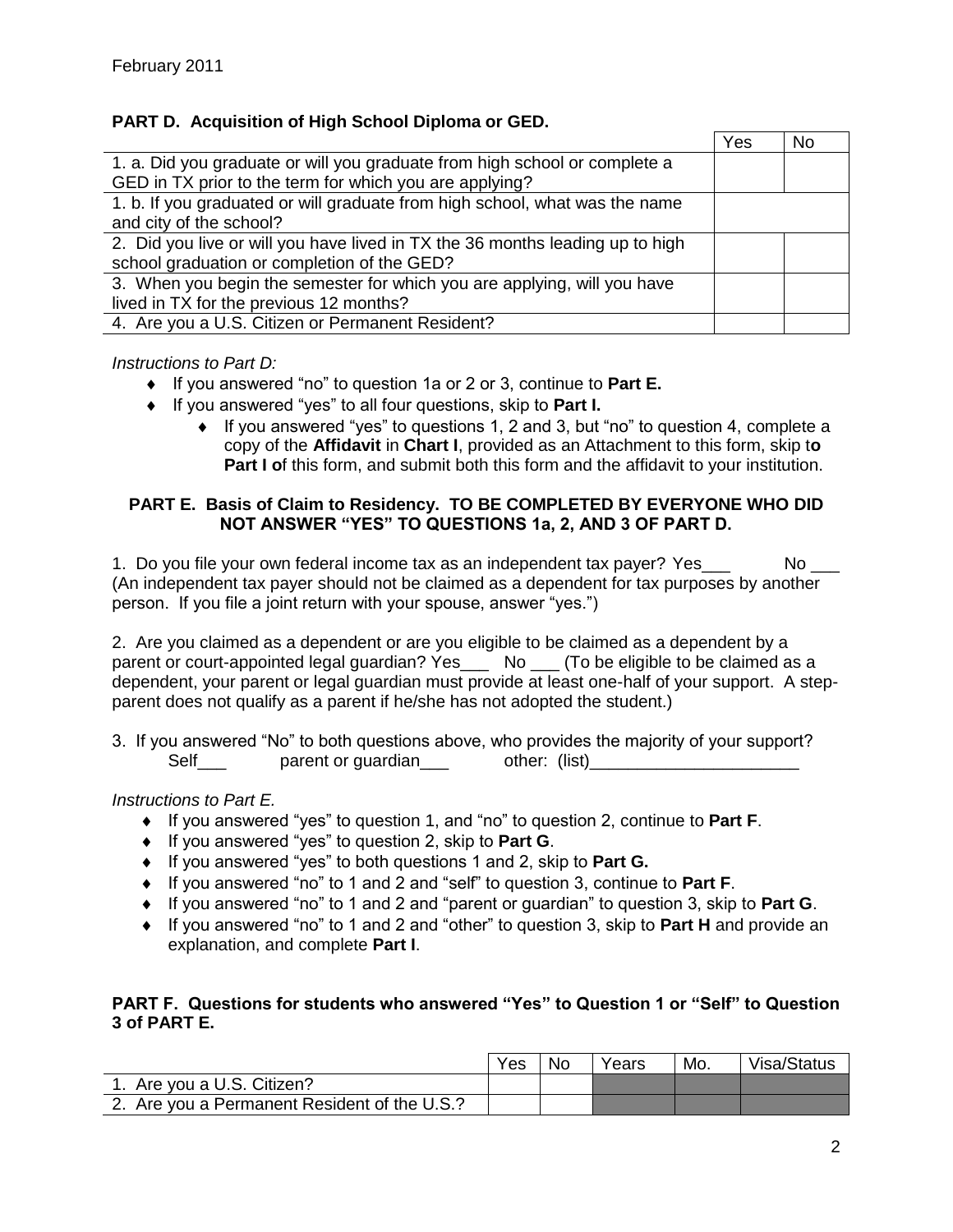| 3. Are you a foreign national whose application<br>for Permanent Resident Status has been<br>preliminarily reviewed? (You should have<br>received a fee/filing receipt or Notice of Action<br>(I-797) from USCIS showing your I-485 has<br>been reviewed and has not been rejected). |                  |              |                              |       |                           |
|--------------------------------------------------------------------------------------------------------------------------------------------------------------------------------------------------------------------------------------------------------------------------------------|------------------|--------------|------------------------------|-------|---------------------------|
| 4. Are you a foreign national here with a visa or<br>are you a Refugee, Asylee, Parolee or here<br>under Temporary Protective Status? If so,<br>indicate which.                                                                                                                      |                  |              |                              |       |                           |
| 5. Do you currently live in Texas? If you are out<br>of state due to a temporary assignment by your<br>employer or another temporary purpose, please<br>check "no" and explain in Part H.                                                                                            | Yes              | No           |                              |       |                           |
| 6. a. If you currently live in Texas, how long<br>have you been living here?                                                                                                                                                                                                         |                  |              | <b>Months</b>                | Years |                           |
| b. What is your main purpose for being in the<br>state? If for reasons other than those listed,<br>give an explanation in Part H.                                                                                                                                                    | Go to<br>College |              | Establish/maintain<br>a home |       | <b>Work</b><br>Assignment |
| 7. a. If you are a member of the U.S. military, is<br>Texas your Home of Record?                                                                                                                                                                                                     | Yes              | <b>No</b>    |                              |       |                           |
| b. If not, what state will have been listed as<br>your military legal residence for tax purposes on<br>your Leave and Earnings Statement for the 12<br>months prior to enrollment?                                                                                                   |                  | <b>State</b> |                              |       |                           |

|                                                                                                                                                                                                                                                                                                                                                                                                                                                                                   | <b>Yes</b> | No |
|-----------------------------------------------------------------------------------------------------------------------------------------------------------------------------------------------------------------------------------------------------------------------------------------------------------------------------------------------------------------------------------------------------------------------------------------------------------------------------------|------------|----|
| 8. Do any of the following apply to you? (Check all that apply)                                                                                                                                                                                                                                                                                                                                                                                                                   |            |    |
| a. Hold the title (Warranty Deed, Deed of Trust, or other similar<br>instrument that is effective to hold title) to residential real property<br>in Texas?<br>If yes, date acquired: _____________                                                                                                                                                                                                                                                                                |            |    |
| b. Have ownership interest and customarily manage a business<br>in Texas without the intention of liquidation in the foreseeable<br>future?<br>If yes, date acquired:                                                                                                                                                                                                                                                                                                             |            |    |
| 9. While living in Texas, have you: (Check all that apply)                                                                                                                                                                                                                                                                                                                                                                                                                        |            |    |
| a. Been gainfully employed for a period of at least 12 consecutive<br>months? (Gainful employment requires an average employment<br>of at least 20 hours per week for one year or earnings equal to at<br>least half of tuition and living expenses for one 9-month<br>academic year. Employment conditioned on student status such<br>as work-study, the receipt of stipends, fellowships or research or<br>teaching assistanceships does not constitute gainful<br>employment.) |            |    |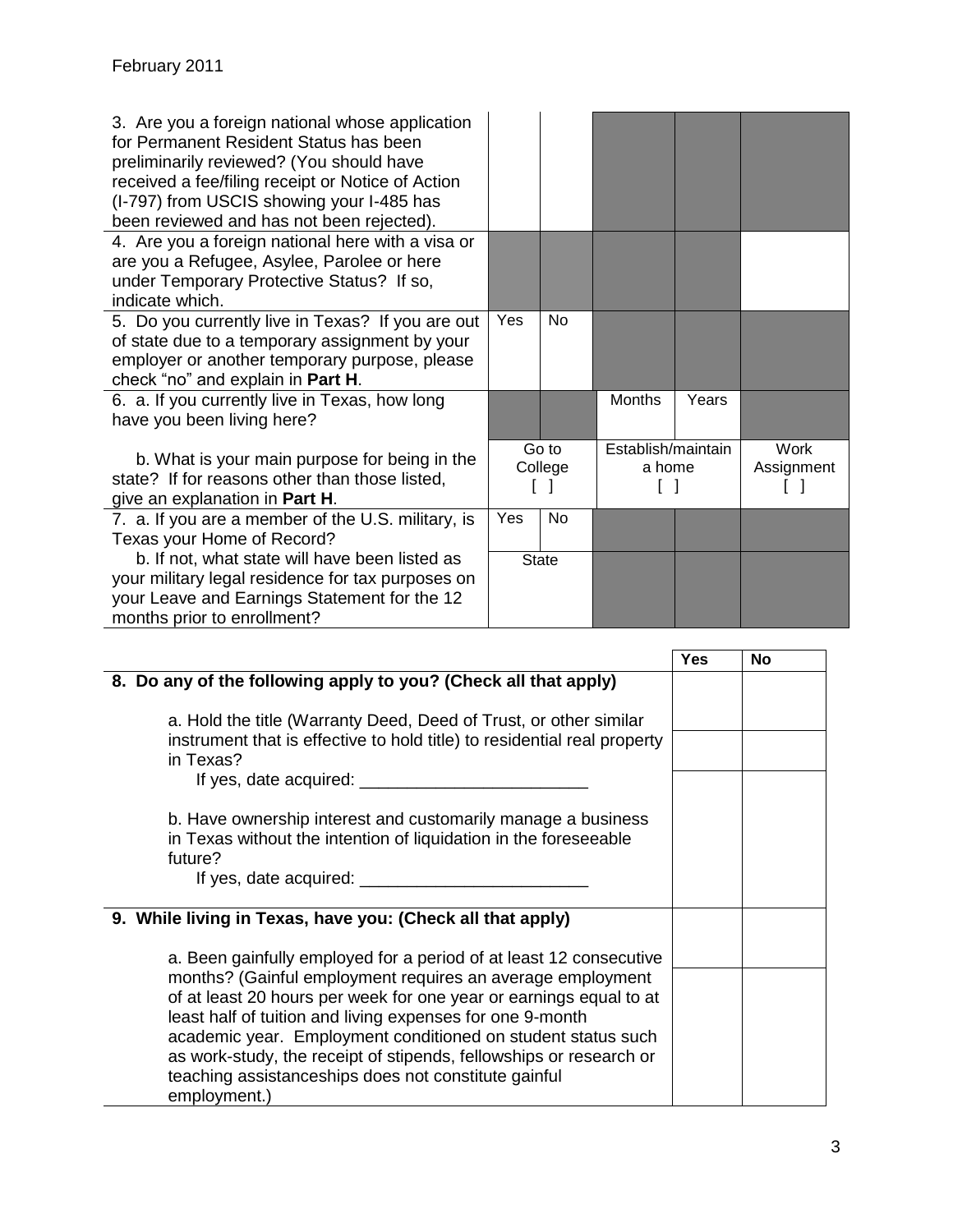| b. Received primary support through services from a social     |  |
|----------------------------------------------------------------|--|
| service agency for a period of at least 12 consecutive months? |  |
|                                                                |  |

# **10.**

a. Are you married to a person who has been classified as a Texas resident by a Texas public institution or who could answer "yes" to any part of question 8 or 9?

b. If yes, indicate which question (and which part of the question) could be answered yes by your spouse:

c. How long will you have been married to the Texas resident prior to enrollment?

| Question:     |       |
|---------------|-------|
| <b>Months</b> | Years |

# Skip **Part G** and Continue to **Part H**.

# **PART G. Questions for students who answered "Yes" to Question 2 of Part E or who answered "Parent or Guardian" to Question 3 of PART E.**

|                                                                                                                                                                                                                                                                                                                                 | Yes | <b>No</b>        | Years                        | Mo.   | Visa/Status        |
|---------------------------------------------------------------------------------------------------------------------------------------------------------------------------------------------------------------------------------------------------------------------------------------------------------------------------------|-----|------------------|------------------------------|-------|--------------------|
| 1. Is the parent or legal guardian upon whom you<br>base your claim of residency a U.S. citizen?                                                                                                                                                                                                                                |     |                  |                              |       |                    |
| 2. Is the parent or legal guardian upon whom you<br>base your claim of residency a Permanent<br>Resident?                                                                                                                                                                                                                       |     |                  |                              |       |                    |
| 3. Is this parent or legal guardian a foreign<br>national whose application for Permanent<br>Resident Status has been preliminarily reviewed?<br>(He or she should have received a fee/filing<br>receipt or Notice of Action (I-797) from the USCIS<br>showing his or her I-485 has been reviewed and<br>has not been rejected) |     |                  |                              |       |                    |
| 4. Is this parent or legal guardian a foreign<br>national here with a visa or a Refugee, Asylee,<br>Parolee or here under Temporary Protective<br>Status? If so, indicate which.                                                                                                                                                |     |                  |                              |       |                    |
| 5. Does this parent or guardian currently live in<br>Texas? If he or she is out of state due to a<br>temporary assignment by his or her employer or<br>another temporary purpose, please check "no"<br>and explain in Part H.                                                                                                   |     |                  |                              |       |                    |
| 6. a. If he or she is currently living in Texas, how<br>long has he or she been living here?                                                                                                                                                                                                                                    |     |                  | <b>Months</b>                | Years |                    |
| b. What is your parent's or legal guardian's<br>main purpose for being in the state? If for<br>reasons other than those listed, give an<br>explanation in Part H.                                                                                                                                                               |     | Go to<br>College | Establish/maintain<br>a home |       | Work<br>Assignment |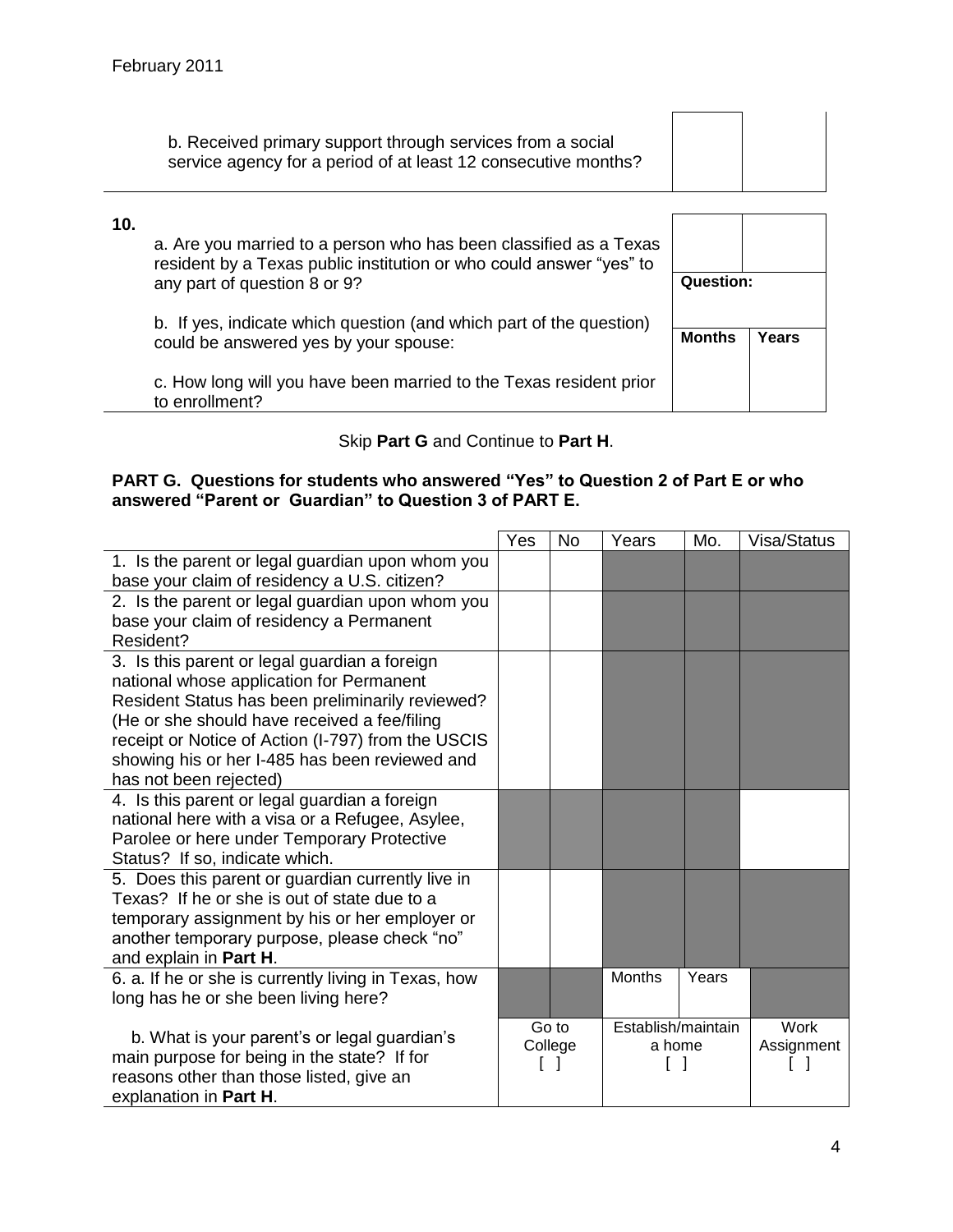7. a. If he or she is a member of the U.S. military,

| is Texas his or her Home of Record?             |                                                                                                                                                                                                                                                                                                                                                                                                                                                                                 |              |  |                  |       |
|-------------------------------------------------|---------------------------------------------------------------------------------------------------------------------------------------------------------------------------------------------------------------------------------------------------------------------------------------------------------------------------------------------------------------------------------------------------------------------------------------------------------------------------------|--------------|--|------------------|-------|
|                                                 | b. If not, what state will have been listed as his                                                                                                                                                                                                                                                                                                                                                                                                                              | <b>State</b> |  |                  |       |
|                                                 | or her military legal residence for tax purposes on                                                                                                                                                                                                                                                                                                                                                                                                                             |              |  |                  |       |
| his or her Leave and Earnings Statement for the |                                                                                                                                                                                                                                                                                                                                                                                                                                                                                 |              |  |                  |       |
| 12 months prior to enrollment?                  |                                                                                                                                                                                                                                                                                                                                                                                                                                                                                 |              |  |                  |       |
|                                                 |                                                                                                                                                                                                                                                                                                                                                                                                                                                                                 |              |  |                  |       |
|                                                 |                                                                                                                                                                                                                                                                                                                                                                                                                                                                                 |              |  | Yes              | No    |
|                                                 |                                                                                                                                                                                                                                                                                                                                                                                                                                                                                 |              |  |                  |       |
| that apply)                                     | 8. Do any of the following apply to your parent or guardian? (Check all                                                                                                                                                                                                                                                                                                                                                                                                         |              |  |                  |       |
|                                                 | a. Hold the title (Warranty Deed, Deed of Trust or other similar                                                                                                                                                                                                                                                                                                                                                                                                                |              |  |                  |       |
|                                                 | instrument that is effective to hold title) to residential real property in                                                                                                                                                                                                                                                                                                                                                                                                     |              |  |                  |       |
| Texas?                                          |                                                                                                                                                                                                                                                                                                                                                                                                                                                                                 |              |  |                  |       |
|                                                 | If yes, date acquired: _____                                                                                                                                                                                                                                                                                                                                                                                                                                                    |              |  |                  |       |
|                                                 |                                                                                                                                                                                                                                                                                                                                                                                                                                                                                 |              |  |                  |       |
|                                                 | b. Have ownership interest and customarily manage a business In                                                                                                                                                                                                                                                                                                                                                                                                                 |              |  |                  |       |
|                                                 | Texas without the intention of liquidation in the foreseeable future?                                                                                                                                                                                                                                                                                                                                                                                                           |              |  |                  |       |
|                                                 |                                                                                                                                                                                                                                                                                                                                                                                                                                                                                 |              |  |                  |       |
|                                                 |                                                                                                                                                                                                                                                                                                                                                                                                                                                                                 |              |  |                  |       |
|                                                 |                                                                                                                                                                                                                                                                                                                                                                                                                                                                                 |              |  |                  |       |
|                                                 | 9. While living in Texas, has your parent or guardian: (Check all that                                                                                                                                                                                                                                                                                                                                                                                                          |              |  |                  |       |
| apply)                                          |                                                                                                                                                                                                                                                                                                                                                                                                                                                                                 |              |  |                  |       |
|                                                 | a. Been gainfully employed for a period of at least 12 consecutive<br>months? (Gainful employment requires an average employment of at<br>least 20 hours per week for one year or earnings equal to at least half of<br>tuition and living expenses for one 9-month academic year.<br>Employment conditioned on student status such as work-study, the<br>receipt of stipends, fellowships, or research or teaching assistanceships<br>does not constitute gainful employment.) |              |  |                  |       |
|                                                 | b. Received services from a social service agency for a period of at<br>least 12 consecutive months? Note: the dollar value of social services<br>received may be combined with earnings to total at least one-half of<br>tuition and living expenses for one 9-month academic year.                                                                                                                                                                                            |              |  |                  |       |
| 10.                                             |                                                                                                                                                                                                                                                                                                                                                                                                                                                                                 |              |  |                  |       |
|                                                 | a. Is your parent or legal guardian married to a person who has been<br>classified as a Texas resident by a Texas public institution or who could                                                                                                                                                                                                                                                                                                                               |              |  |                  |       |
|                                                 | answer "yes" to any part of question 8 or 9?                                                                                                                                                                                                                                                                                                                                                                                                                                    |              |  | <b>Question:</b> |       |
|                                                 |                                                                                                                                                                                                                                                                                                                                                                                                                                                                                 |              |  |                  |       |
|                                                 | b. If yes, indicate which question (and which part of the question) could                                                                                                                                                                                                                                                                                                                                                                                                       |              |  |                  |       |
|                                                 | be answered yes by your parent or guardian's spouse:                                                                                                                                                                                                                                                                                                                                                                                                                            |              |  | <b>Months</b>    | Years |
| resident prior to enrollment?                   | c. How long will your parent or guardian have been married to the Texas                                                                                                                                                                                                                                                                                                                                                                                                         |              |  |                  |       |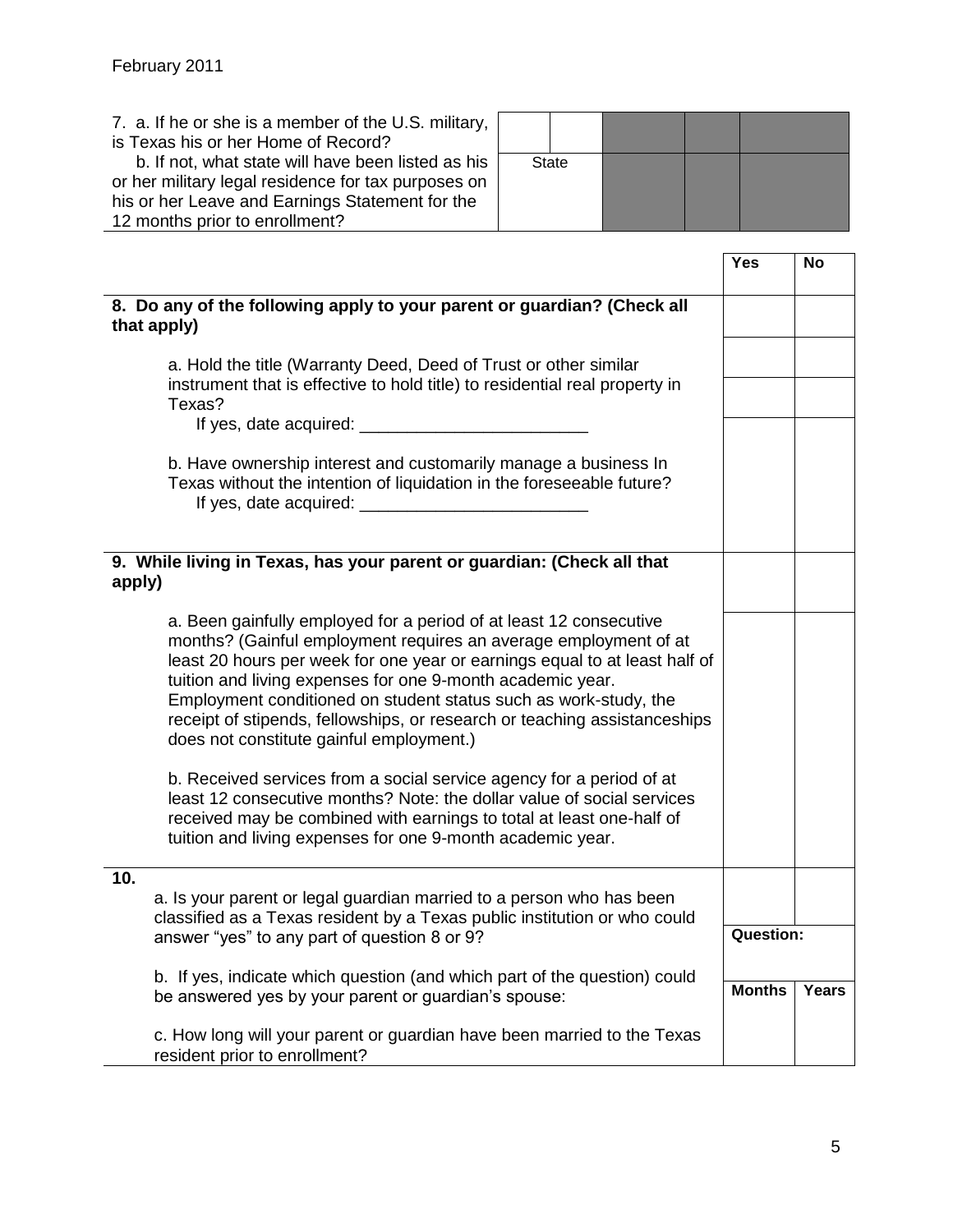**Part H. General Comments.** Is there any additional information that you believe your college/university should know in evaluating your eligibility to be classified as a resident? If so, please provide it below: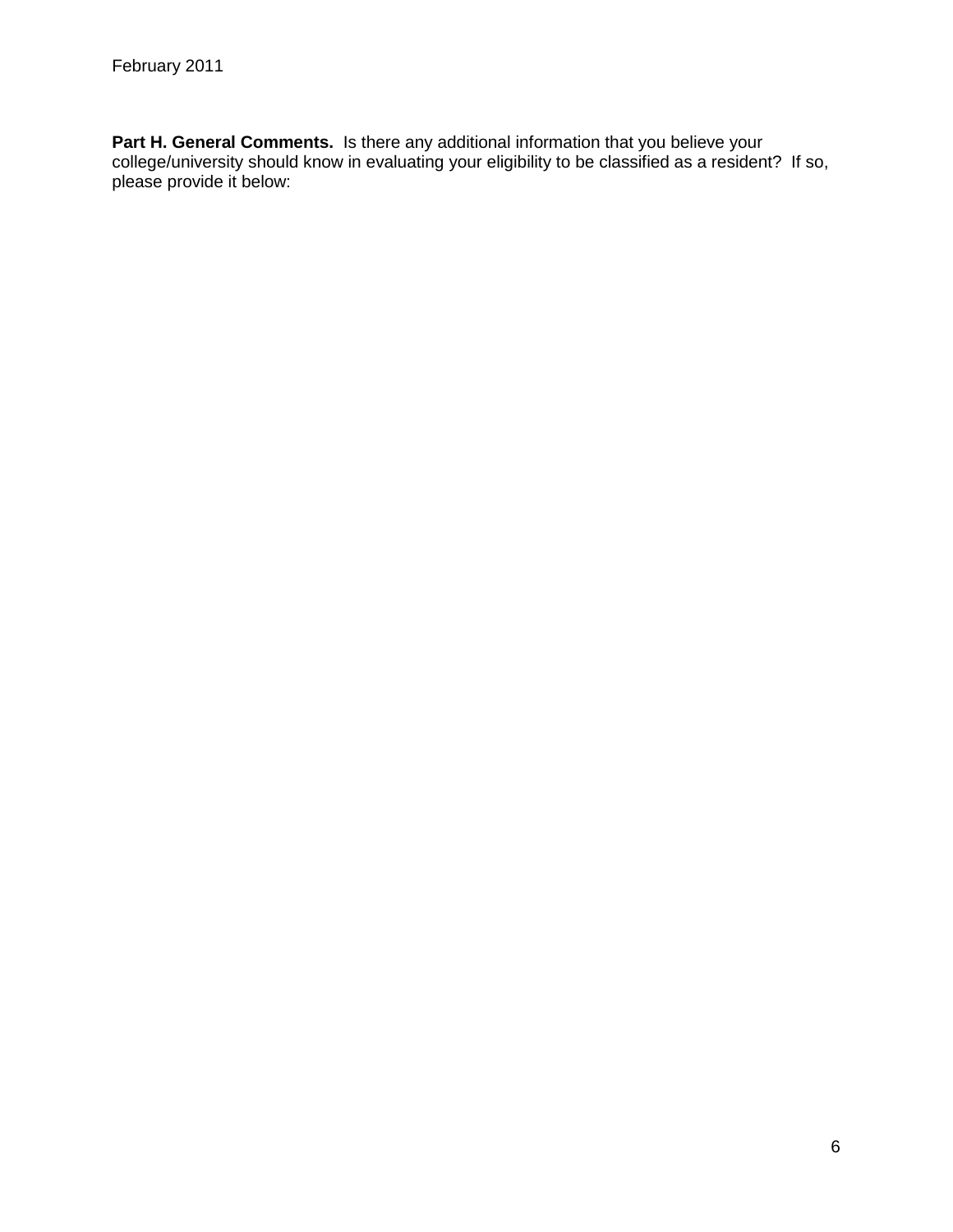### **PART I. Certification of Residency. All students must complete this section.**

I understand that officials of my college/university will use the information submitted on this form to determine my status for residency eligibility. I authorize the college/university to verify the information I have provided. I agree to notify the proper officials of the institution of any changes in the information provided. I certify that the information on this application is complete and correct and I understand that the submission of false information is grounds for rejection of my application, withdrawal of any offer of acceptance, cancellation of enrollment and/or appropriate disciplinary action.

Signature: \_\_\_\_\_\_\_\_ Date: \_\_\_\_\_\_\_\_\_\_\_\_\_\_\_\_